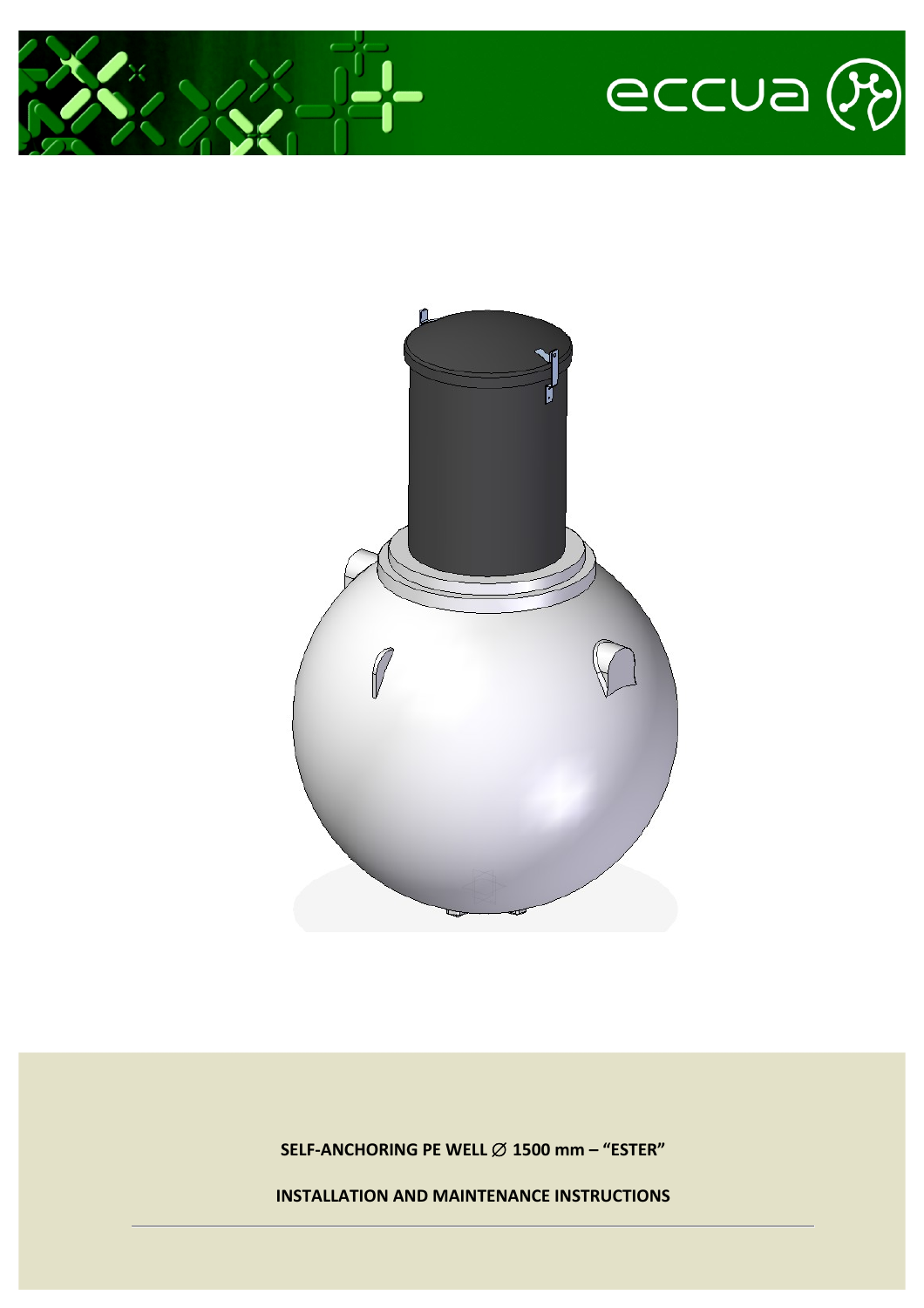

*We* thank you for purchasing a product manufactured by Eccua, and we hope that the *product meets your expectations!*

### **1. WARRANTY**

The warranty period for wells sold by Eccua is 24 months. Eccua shall assume the elimination of any equipment failure under the following conditions:

- The failure is caused by a flaw in the structure or material or the incorrect processing thereof
- A sales representative of Eccua has been notified of the failure within the warranty period
- The product has been used according to the **installation and maintenance** instructions specified in the current instruction manual, and the product has been in use in the intended area of application
- In case it becomes necessary to excavate the product in order to identify the failure, the process must be carried out in the presence of the representative of the manufacturer
- Only original ECCUA spare parts and accessories are used

The warranty does not cover failures which have been caused by insufficient maintenance, incorrect installation, incorrectly performed repair, or as a result of normal wear and tear. 

#### **2. GENERAL INFORMATION**

Eccua wells are delivered fully assembled and ready to use. The shells of the wells are made of PE plastic by using the method of rotational moulding. The resistance of the wells to various installation depths has been tested by using the vacuum method. A 1.25fold reserve factor has been taken into consideration for the allowed installation depths.

The self-anchoring PE plastic well  $\varnothing$  1500 mm with the product name "Ester" is used for manufacturing various final products  $-$  oil separator, grease separator, water meter well, air separator well, well for gate valves, hydrant well, waste water pumping station, pressure boosting well, etc. The current maintenance and installation instructions apply to all the products where the shell of an Ester well has been used.

#### **3. PRODUCT HANDLING AND INSTALLATION**

- The Ester well must be handled with care, and the product must be firmly secured when transported.
- All possible damages inflicted on the well during transportation must be examined as soon as the well has been lifted off the means of transportation.
- The maximum installation depth of the standard Ester is 4  $m$  up to the bottom edge of the well. A well with a reinforced structure must be ordered in case of a deeper installation.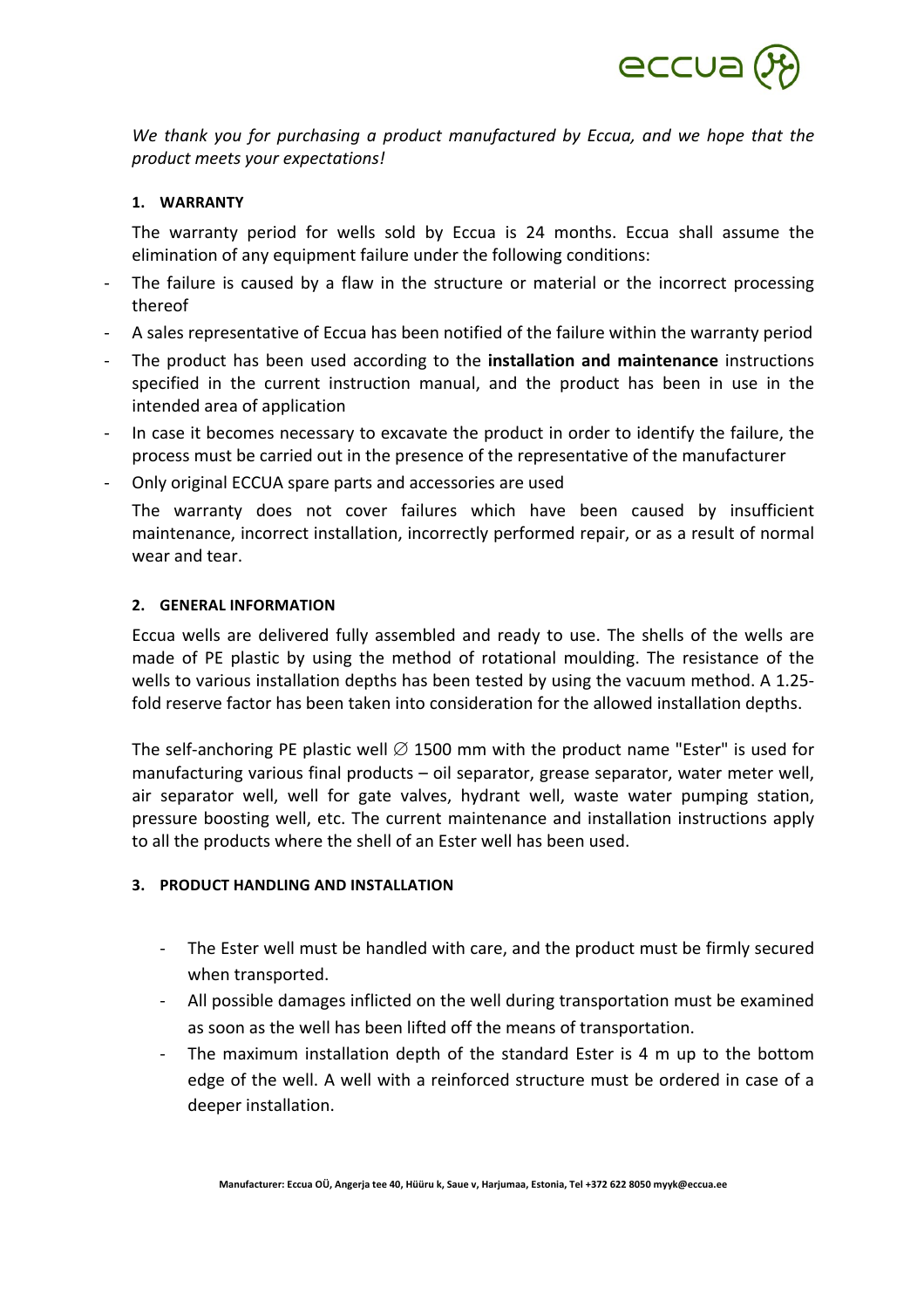

- The shell of a well in normal conditions does not require additional anchoring if the installation depth exceeds 2.1 m. Additional anchoring must be used in case of a shallower installation and high surface water. Read about the details in point 4.
- A load-balancing plate must be used on top of the well in case it is installed in areas with traffic.

### **4. INSTALLATION OF SELF-ANCHORING WELL**

The well is self-anchoring due to its round shape which ensures that, on proper installation, the forces exerted by the ground on the well (the weight of the ground, the gravitation exerted on the inclined plane, and the force of friction exerted on the walls of the well) exceed the lift force exerted by the groundwater by at least 1.45 times. The above-mentioned force is not transferred to the pipework connected to the well due to it being firmly secured in the ground.

## **4.1. Lifting of well**

Use hoisting slings to lift the well. No steel wires or chains can be fixed around the well. Use all the existing lifting positions or those marked on the well. Use steering cables to steer the well when suspended in the air.

BE SURE TO USE BOTH EYELETS WHEN LIFTING. The well may become loose due to its weight when only one eyelet is used for lifting. See figure.

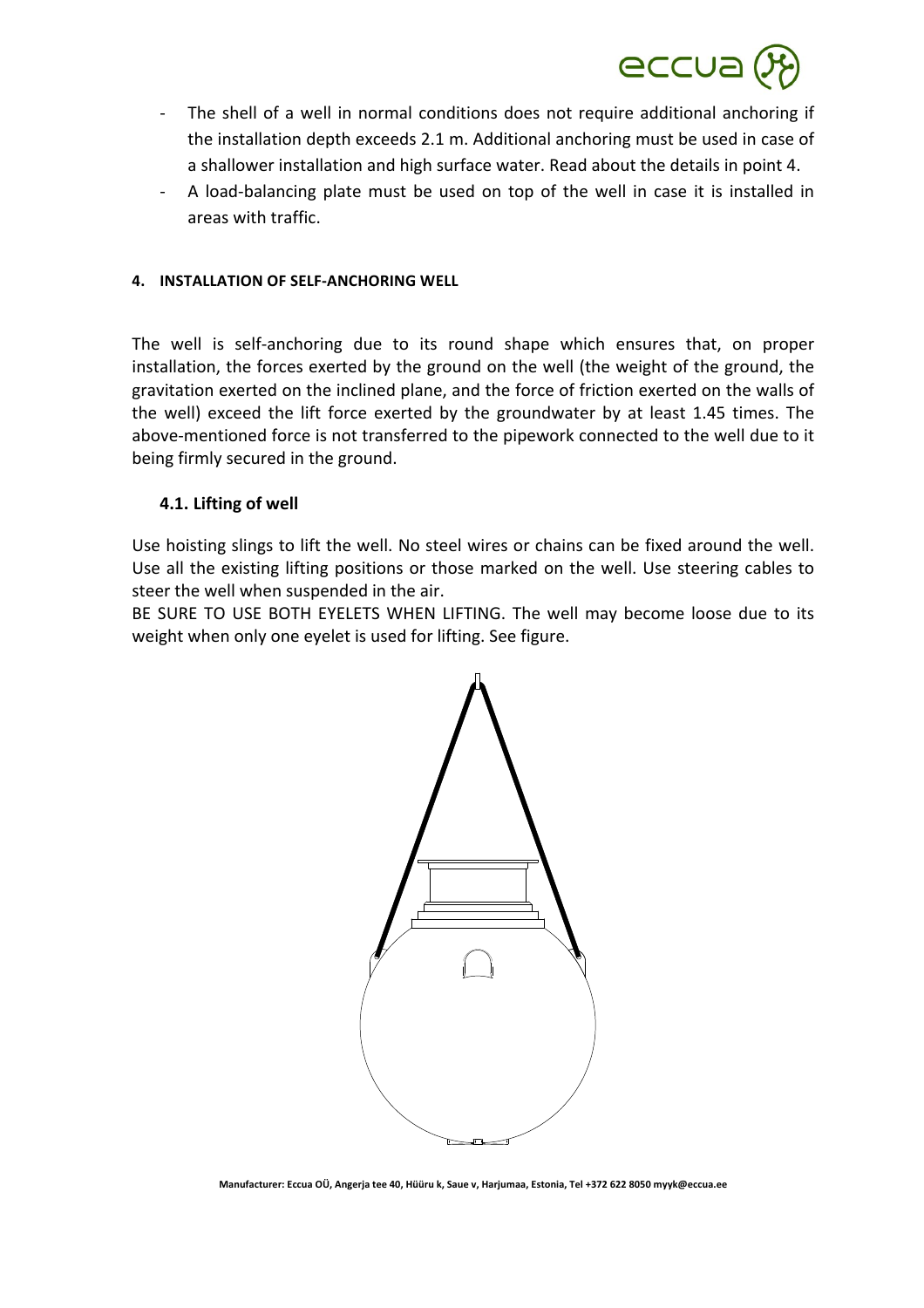

# **4.2. Requirements for installation components**

NB! The best filling material is gravel or crushed stone. In wet installation sites, including temporarily wet areas, the surface water may wash away the sand around the shell of the well, as a result of which the forces exerted on the walls of the well become uneven, which, in turn, may bring about deformation. The easy installation of crushed stone and gravel and achieving a solid supporting surface with minimum compaction make these materials ideal for filling. The material must be unmixed, sorted, free-flowing and cannot contain any ice, snow, clay, organic materials, or large and heavy objects which could damage the well while falling into the trench. Minimum bulk density is 1,500 kg/m<sup>3</sup>.

## *Gravel*

The filling material may pass through a sieve with 2.4 mm holes only up to the extent of 3%. The material must be round gravel, similar to peas, and the size of the components cannot be less than 3 mm and more than 20 mm. That is with a fraction of 4...20.

### *Stone chippings*

The size of the stone chippings cannot be less than 3 mm and more than 16 mm, and the material may pass through a sieve with 2.4 mm holes only up to the extent of 3%. *Sand*

The sand must be properly sorted, and the material may pass through a sieve with 75 mm holes only up to the extent of 8%. The size of the biggest component cannot exceed 3 mm. Fraction  $0...3$ .

## *Sand/gravel mixtures*

Sand and gravel mixtures can only be used provided that the components comply with the requirements set for gravel, crushed stone, and sand.

# **4.3. Anchoring**

Ester does not generally require anchoring in order to avoid raising the surface water. There are certain conditions where the self-anchoring of the ground is not sufficient, and the well may require additional anchoring. That applies to the following instances:

- the level of surface water (including temporary) is closer to the ground than 1 m;
- the total installation depth of the well is less than 2.1 m;
- the ground is not very permeable, and in case of abundant precipitation, the water may collect in the installation trench surrounding the well;
- the ground naturally has poor load-bearing properties.

Different means of anchoring may be used for anchoring, such as an anchoring boat, anchoring blocks, or deep-impregnated beams. The installer may select a suitable means for them from among the various options.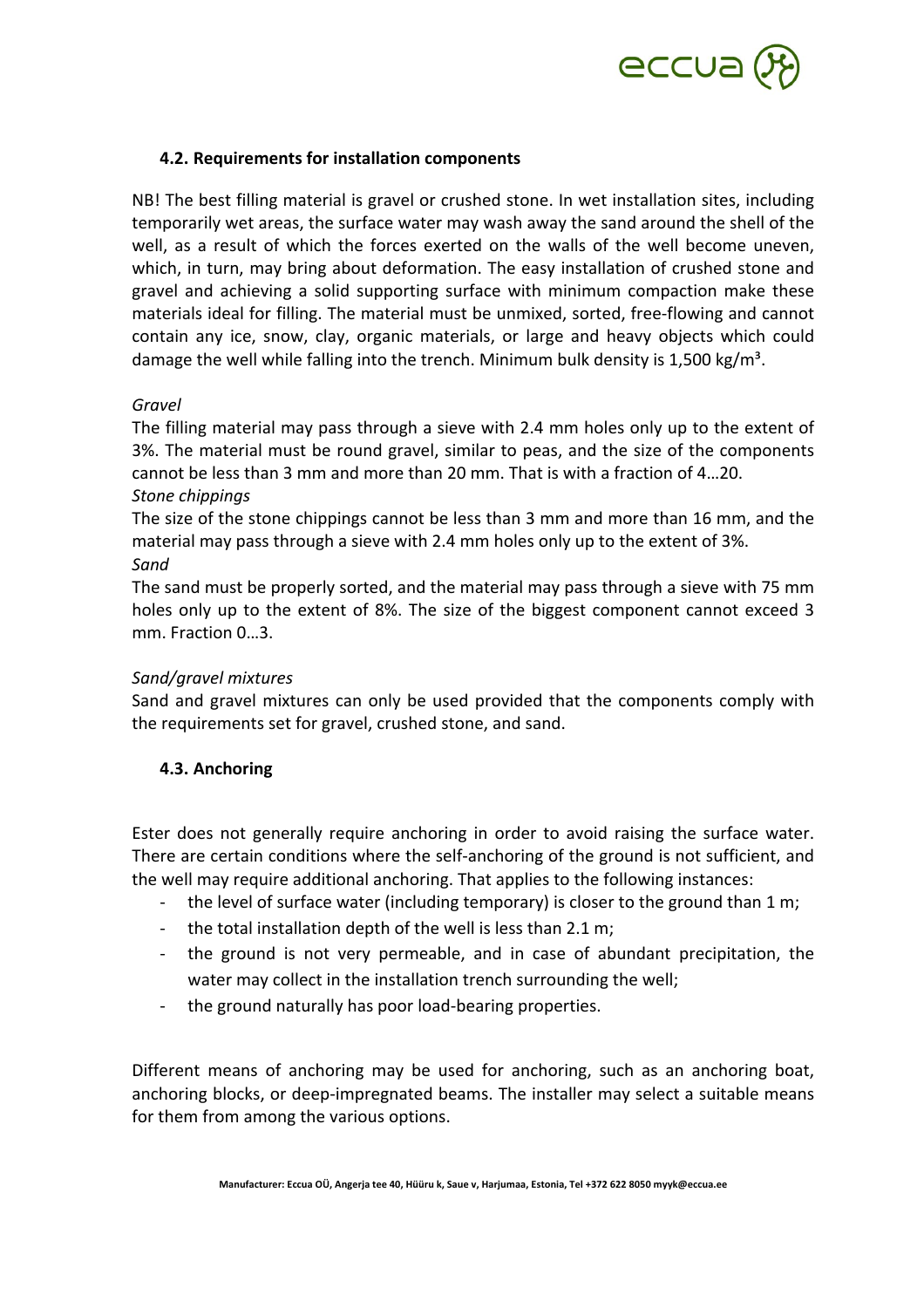

The concrete anchoring boat must have a minimum thickness of at least 200 mm and extend over the well gauge on all sides by at least 200 mm. In case of a well diameter of 1,500 mm, the concrete plate used must have the minimum dimensions of 1.9 x 1.9 x 0.2 m.

A layer of compacted sand or crushed stone of at least 200 mm must be installed between the well and the concrete plate. In case there is a risk that the flowing water may wash off the sand, we recommend using crushed stone. See figure below.



Another option is to use two concrete blocks with the dimensions of  $0.5 \times 0.5 \times 1.0$  m. The concrete blocks must be flush with the bottom of the well, and there must be compacted filling material of at least 500 mm between the block and the well. The well is secured to Another option is to use two concrete blocks with the dimensions of 0.5 x 0.5 x 1.0 m<br>concrete blocks must be flush with the bottom of the well, and there must be compare<br>filling material of at least 500 mm between the bl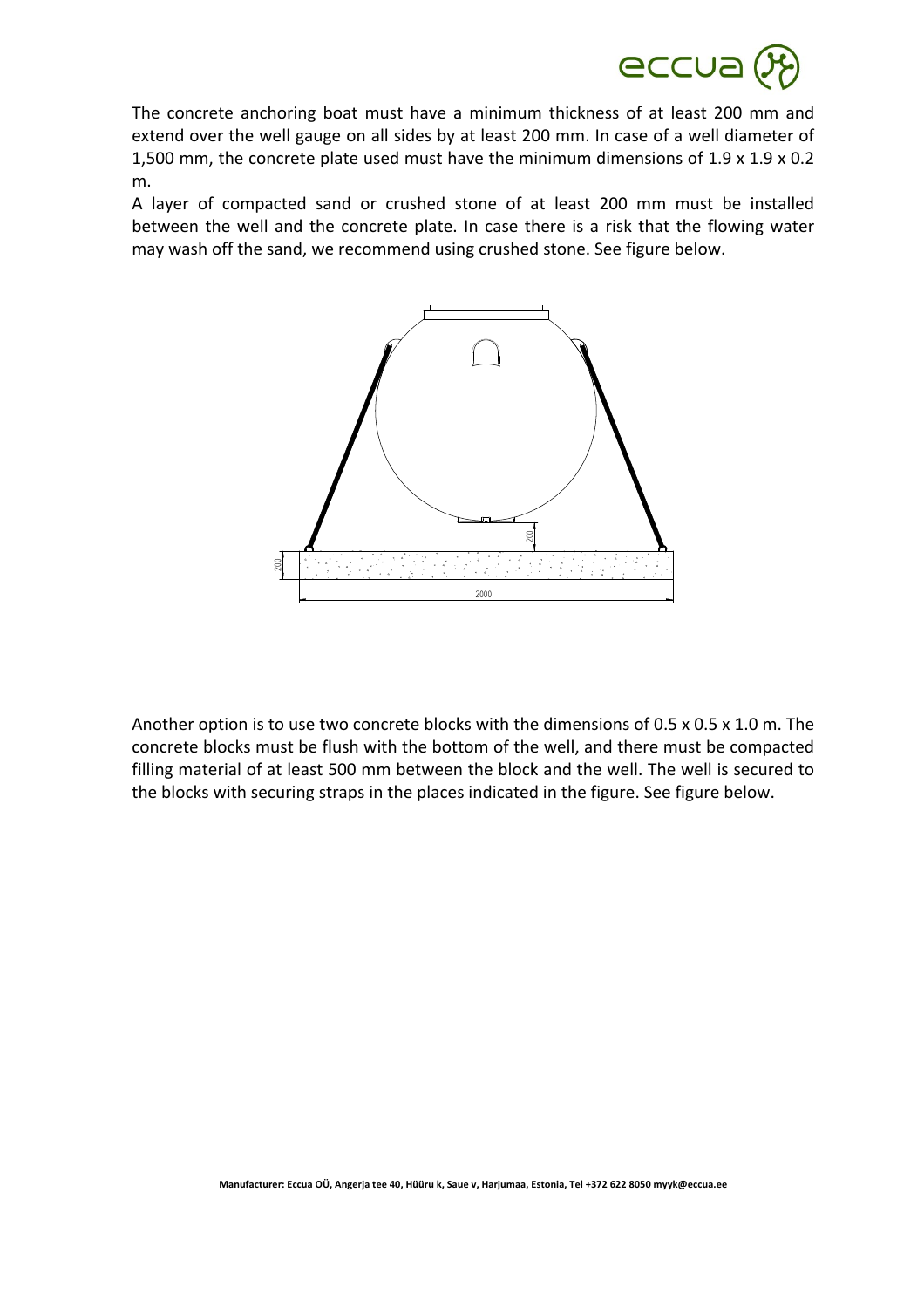

As a third option, deep-impregnated beams with the dimensions of 100 x 100 x 2000 mm can be used for anchoring and constructing a square-shaped frame. The frame is installed around the well and secured to the eyelets of the well with the help of securing straps. The frame must remain fully in the compacted ground. The space between the frame and As a third option, deep-impregnated beams with the divant be used for anchoring and constructing a square-sharound the well and secured to the eyelets of the well cannot be less than 500 mm. See figure below.

![](_page_5_Figure_2.jpeg)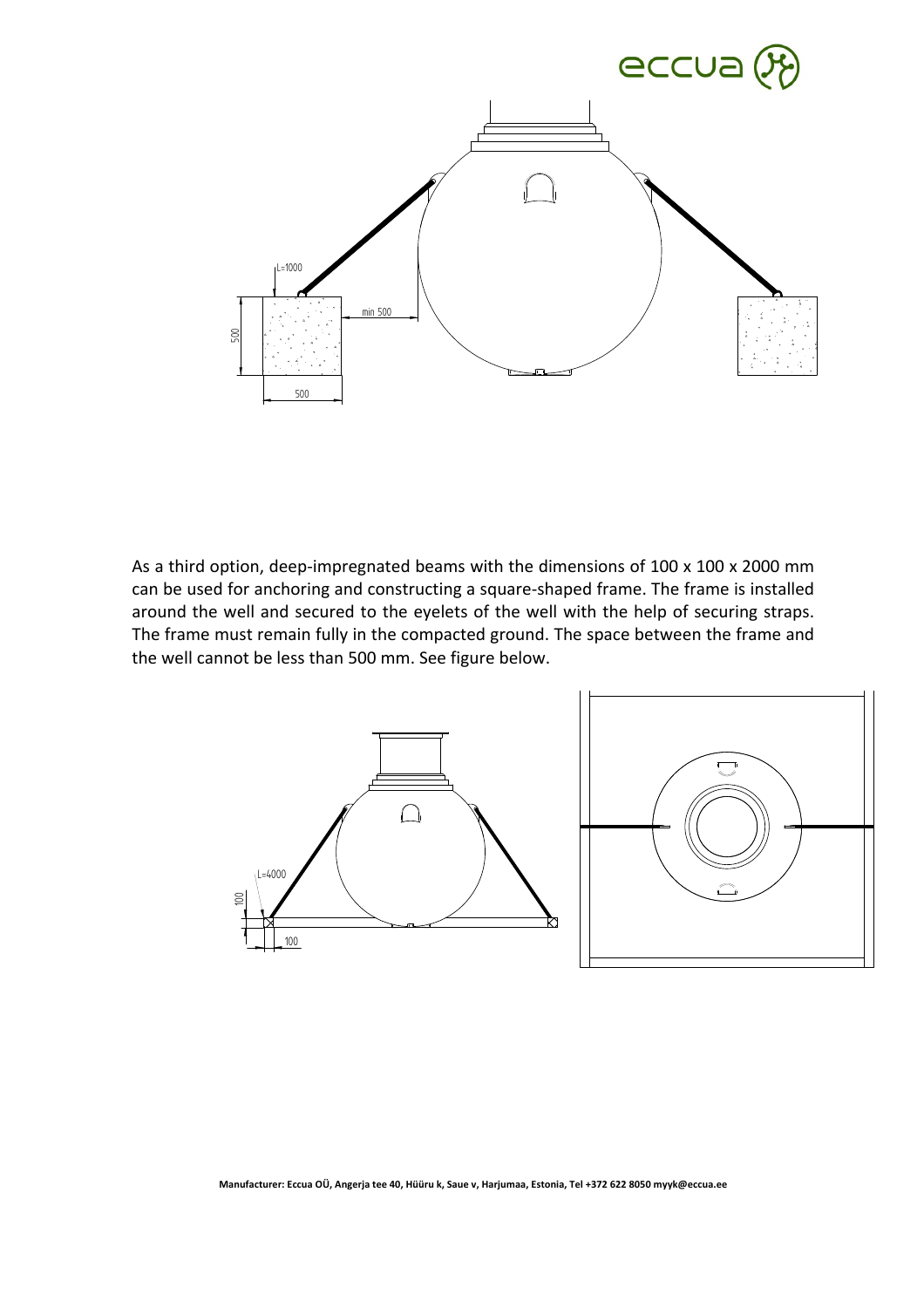![](_page_6_Picture_0.jpeg)

Non-stretching polyester straps with a width of 25 mm and a load-bearing capacity of 2,000 kg are used for anchoring.

## **4.4. Process of filling**

The well is installed in the trench, the bottom of which has been evenly filled with 30 cm of suitable filling material. Layers of filling material with a thickness of 30 cm are cushioned around the well with each layer being compacted to 95% of the natural density of the ground. The area around pipe connectors and the legs of the well must be especially thoroughly compacted in order to prevent any spaces remaining in those areas. Manually shovel the sand around the well. Use a board of 50 mm x 100 mm for pressing down and compacting the filling material. In case of high surface water or generally wet and heavy surface (e. g. clay surface), only use the backfill of gravel or crushed stone. In case of high surface water, the well must be filled with water in order to hold the well stationary. 

In order to prevent the ground surrounding the well from freezing, insulation plates extending over the edges of the well by 1 m may be placed under the upper layer of filling. Install the last layer of filling.

![](_page_6_Figure_5.jpeg)

In case of installing the well in a green area, confirm that the hatch of the well extends above the ground by at least 100 mm in order to avoid storm water accessing the well. See figure below.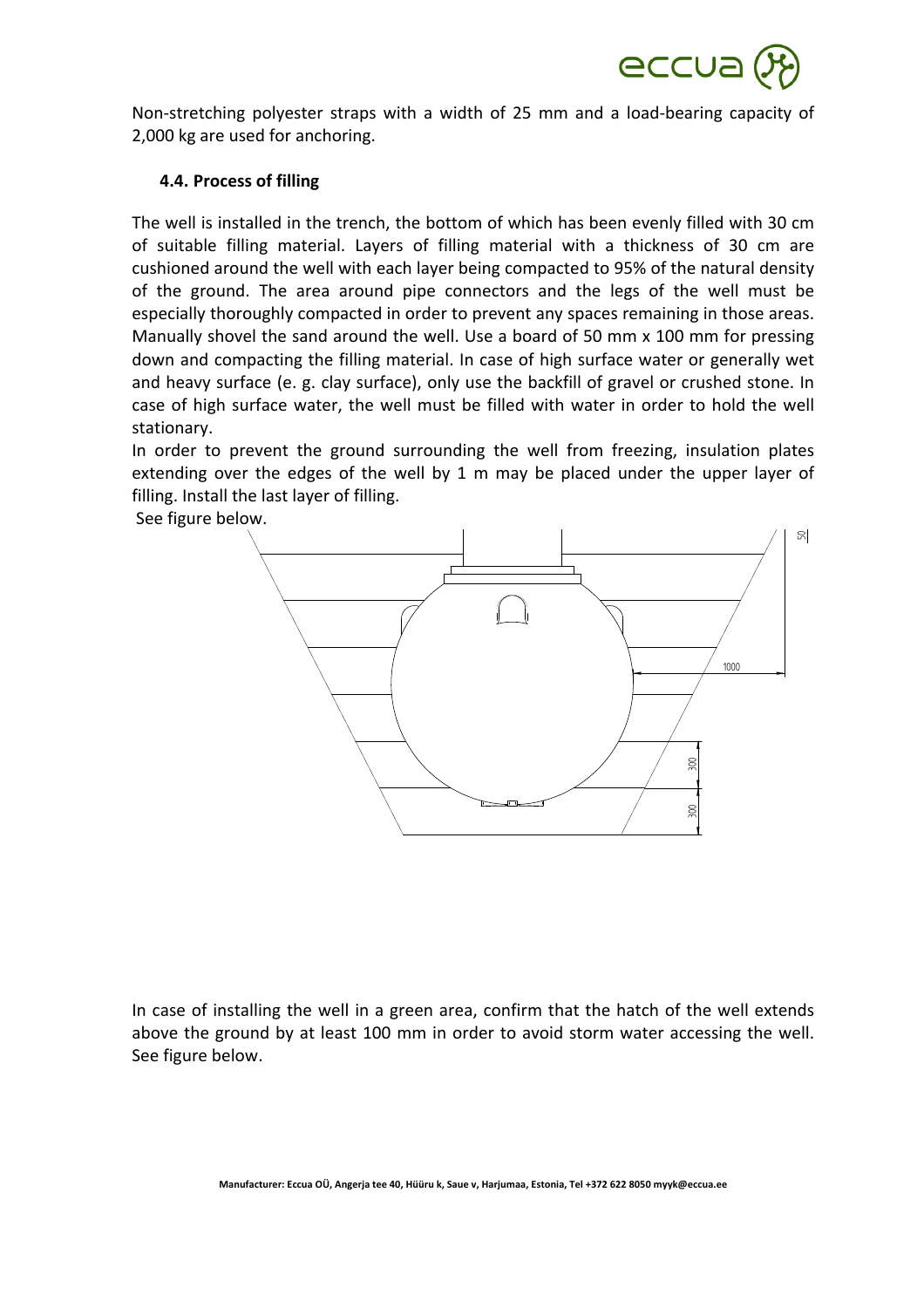![](_page_7_Picture_0.jpeg)

![](_page_7_Figure_1.jpeg)

# **4.5.** Installation in areas heavy with traffic

In order to avoid the load caused by traffic to transfer to the well, it must be ensured that the hatch of the well does not remain supported on the edge of the servicing well. A floating cast iron hatch must be installed in accordance with the installation instructions for cast iron hatches. A reinforced concrete ring, which extends over the edge of the well by at least 300 mm and is supported by a layer of compacted filling material, must be used for supporting the hatch. See figure below. Follow the safetyle and markings in the well discussion of the safetyle and the batch of the well does not remain supported floating cast iron hatches. A reinforced concrete ring, we all east 300 mm and is supported by a l

![](_page_7_Figure_4.jpeg)

## **5. Use and maintenance:**

# **5.1. Safety!**

The well must be ventilated for at least 5 minutes before entering the well.

**Manufacturer: Eccua OÜ, Angerja tee 40, Hüüru k, Saue v, Harjumaa, Estonia, Tel +372 622 8050 myyk@eccua.ee**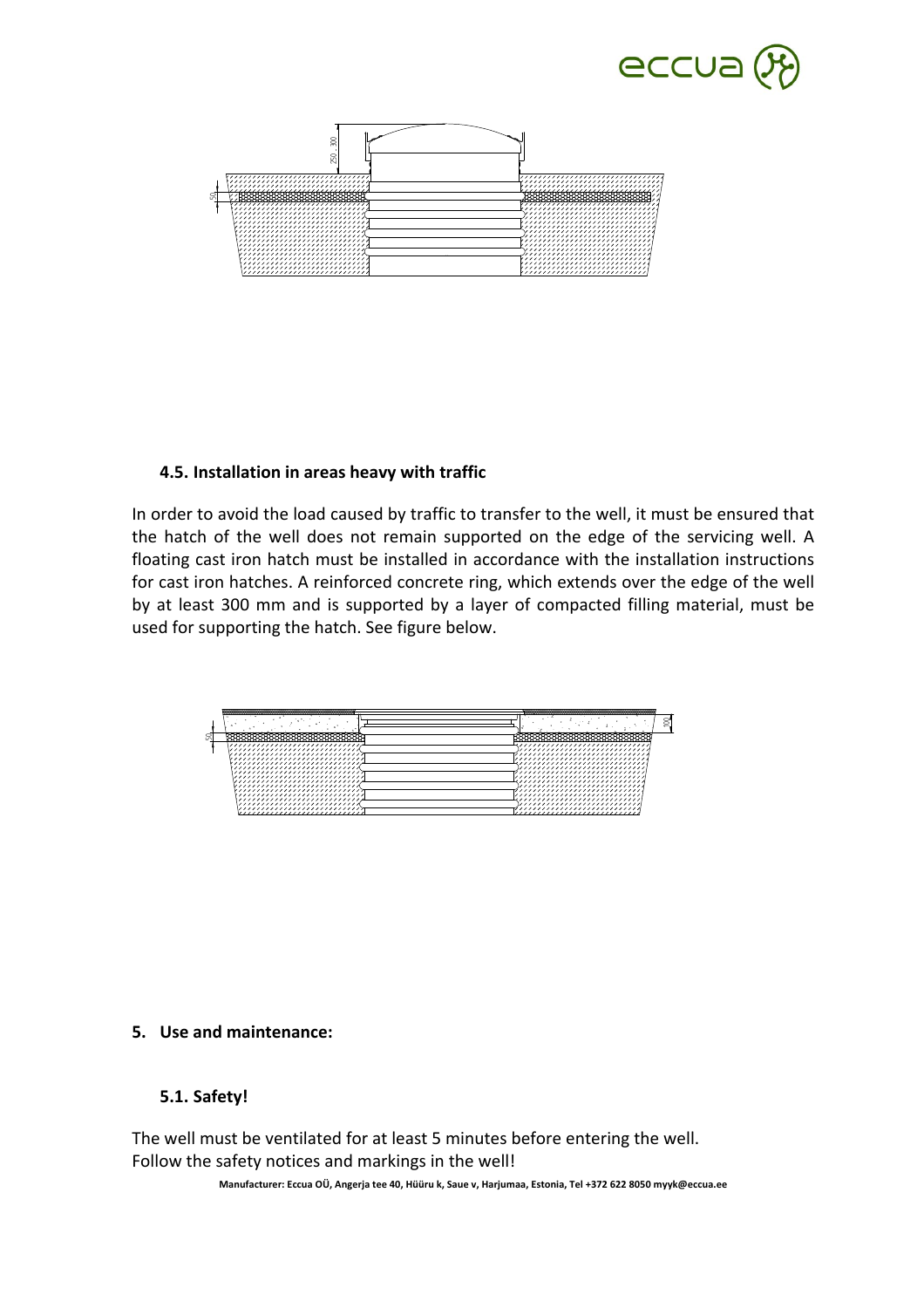![](_page_8_Picture_0.jpeg)

Only one person at a time can stay on the service ladder of the well, and they are not permitted to carry with them objects that are not lightweight and easily handled. Another person must remain outside of the well to monitor the safety of the person working inside the well and offer them assistance, if needed.

# **5.2. Maintenance works:**

The nature of the maintenance works depends on the type of well, whether it is a separator, well for gate valves, water meter well, air separator well, or pumping station.

- Separate maintenance and user instructions are delivered with grease and oil separators.
- Wells for gate valves, water meter wells, air separator wells, and pumping stations must be examined annually to confirm that the stop valve functions properly  $-$  in order to do this, the valve must be closed and opened once.
- The maintenance of water meters, pumps, and air separators must be performed in accordance with the maintenance instructions of the specific equipment.
- The non-return valve of the pumping stations must be cleaned of the possible waste and deposit formed there  $-$  close the valve gate and open the cover of the non-return valve!
- The interior walls of the pumping station must be cleaned using high-pressure water and the bottom of the pumping station must be cleaned from the deposits formed there every 6 months  $-$  the period may be shorter or longer depending on the pumping station and the formed deposits. The deposits must be removed if the volume of the deposits extends to the work station of the pumping station.
- After maintenance has been performed in the pumping station, the pumps must be placed back into the pumping station by using lifting troughs, and the functioning of the pumps in the working situation must be examined. Use only the lifting chain intended for lifting and lowering the pumps.
- Clean the floating switches and level sensors from deposits and dirt, examine the condition of the feeder cable of the pump and the earth connections of the metal structures of the pumping station.
- Examine the shell of the wells for leaks or deformations.

## It is categorically forbidden to perform interior works alone!

In case the pumps work below the prescribed level of productivity or sounds are heard

which were absent when the pumps were in order, we recommend undertaking

measures to eliminate the failure in order to prevent further possible deformation of

**the pumps – inform Eccua OÜ, the supplier of the pumps.** 

## **Documentation**